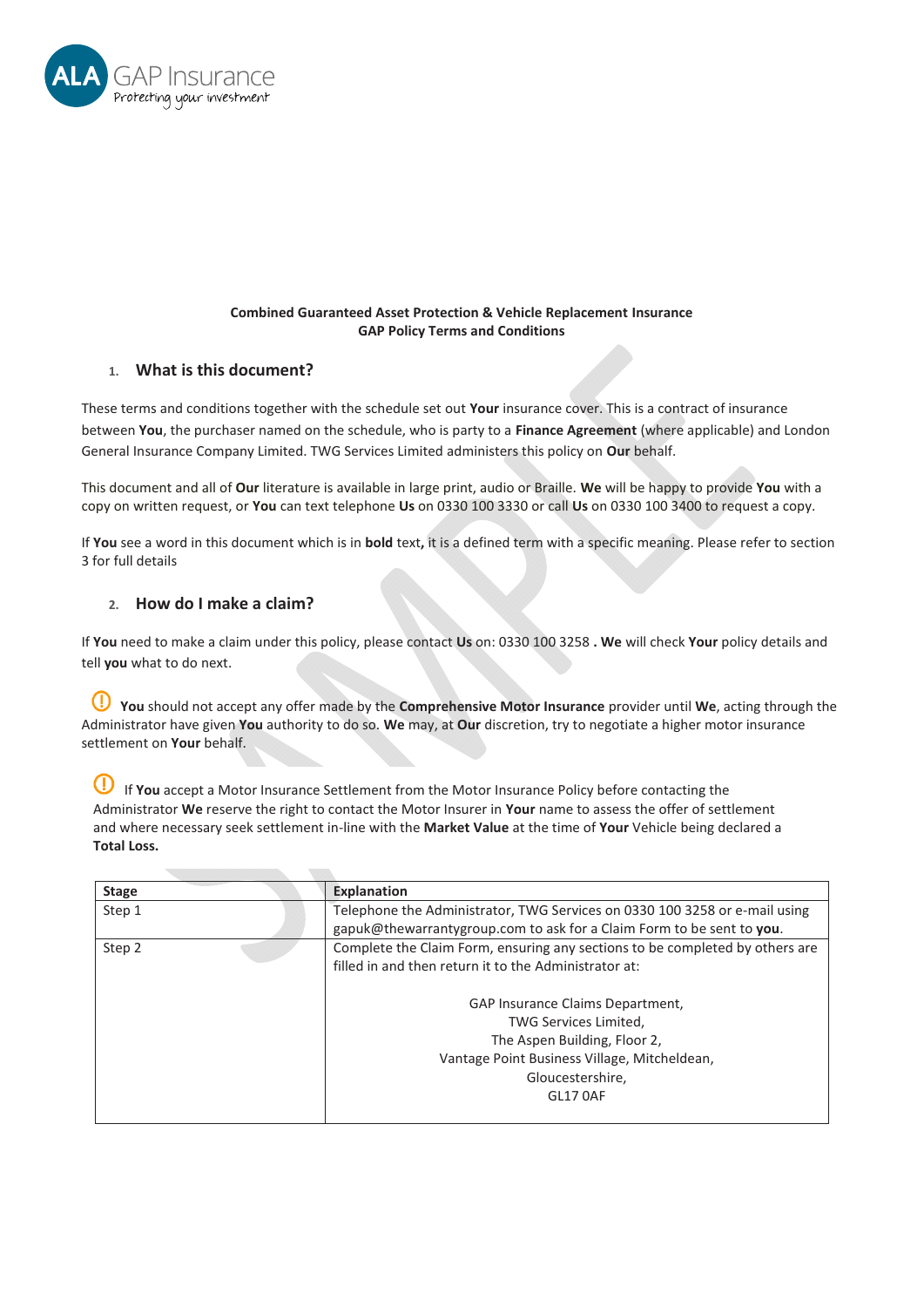| or alternatively e-mail the completed form to the e-mail address above. Please |
|--------------------------------------------------------------------------------|
| note that the Claim Form and any other information We may reasonably           |
| require must be sent to Us within 180 days of the Date of Loss of the Insured  |
| Vehicle. If You do not, We will attempt to assess Your claim, however it may   |
| be difficult for Us to investigate and settle Your claim adequately.           |

#### **Points to note about the claims process**

- **We** reserve the right to subject the **Insured Vehicle** to an independent assessment.
	- At the time of claim the Administrator must receive evidence that **You** purchased the **Insured Vehicle**.
		- $\circ$  Such evidence must include the original or a clear bona fide copy of the original printed purchase invoice of the **Insured Vehicle**.
		- o The invoice must detail the supplying dealer's name, address and VAT registration number and must show the full cost of the **Insured Vehicle** including the breakdown of all items, ancillary to the **Insured Vehicle** or not.
- **You** will need to provide a copy of a valid Driving Licence
- **We** and the Administrator may obtain and share information concerning any claim **You** make against this policy or any corresponding road risks insurance claim **You** have made with the Comprehensive Motor Insurer**,** the supplying dealer of the **Insured Vehicle** or **Your Finance Company**, for the purposes of administering **Your** claim.
- **We** have the right to take proceedings in **Your** name, in order to recover, for **Our** benefit, the amount of any payment made under this policy.

O Once notified of a claim and on the condition that we have all of the required information, we will provide a preaccident value for the vehicle to you before progressing with the claim

 In the event of a claim, any arrears in premiums due on **Your Finance Agreement** at the date of **Your** claim being met by **Us** will be deducted from the amount payable by **Us** under this policy. However, **We** will not deduct any outstanding future payments due after the date of **Your** claim being met by **Us** under this policy.

## **3. Definitions**

If **You** see a word in this document which is in **bold** text**,** it is a defined term with a specific meaning. Here is a list of these words and what they mean:

**Administrator:** TWG Services Limited, The Aspen Building, Floor 2, Vantage Point Business Village, Mitcheldean, Gloucestershire, GL17 0AF, registered number: 1883565.

**Contract Hire/Lease Agreement: Your Contract Hire** or **Lease Agreement** with the **Contract Hire/Lease Company** in respect of the **Insured Vehicle**.

**Contract Hire/Lease Company:** The company with whom **You** have a **Contract Hire/Lease Agreement** in respect of the **Insured Vehicle**.

**Comprehensive Motor Insurance:** A policy of road risks motor insurance which covers accidental loss or damage to the **Insured Vehicle** in addition to third party, fire and theft cover.

**Date of Loss:** The date of the incident occurring to the **Insured Vehicle** in respect of which a claim for **Total Loss** is paid under the **Comprehensive Motor Insurance**.

**Dealer Fitted Accessories:** Accessories that were fitted by and purchased from the supplying dealer (at the point of sale) and that are shown separately on the purchase invoice, up to a maximum combined value of £1500 including VAT. This excludes any form of paintwork and/or upholstery protection application or kits.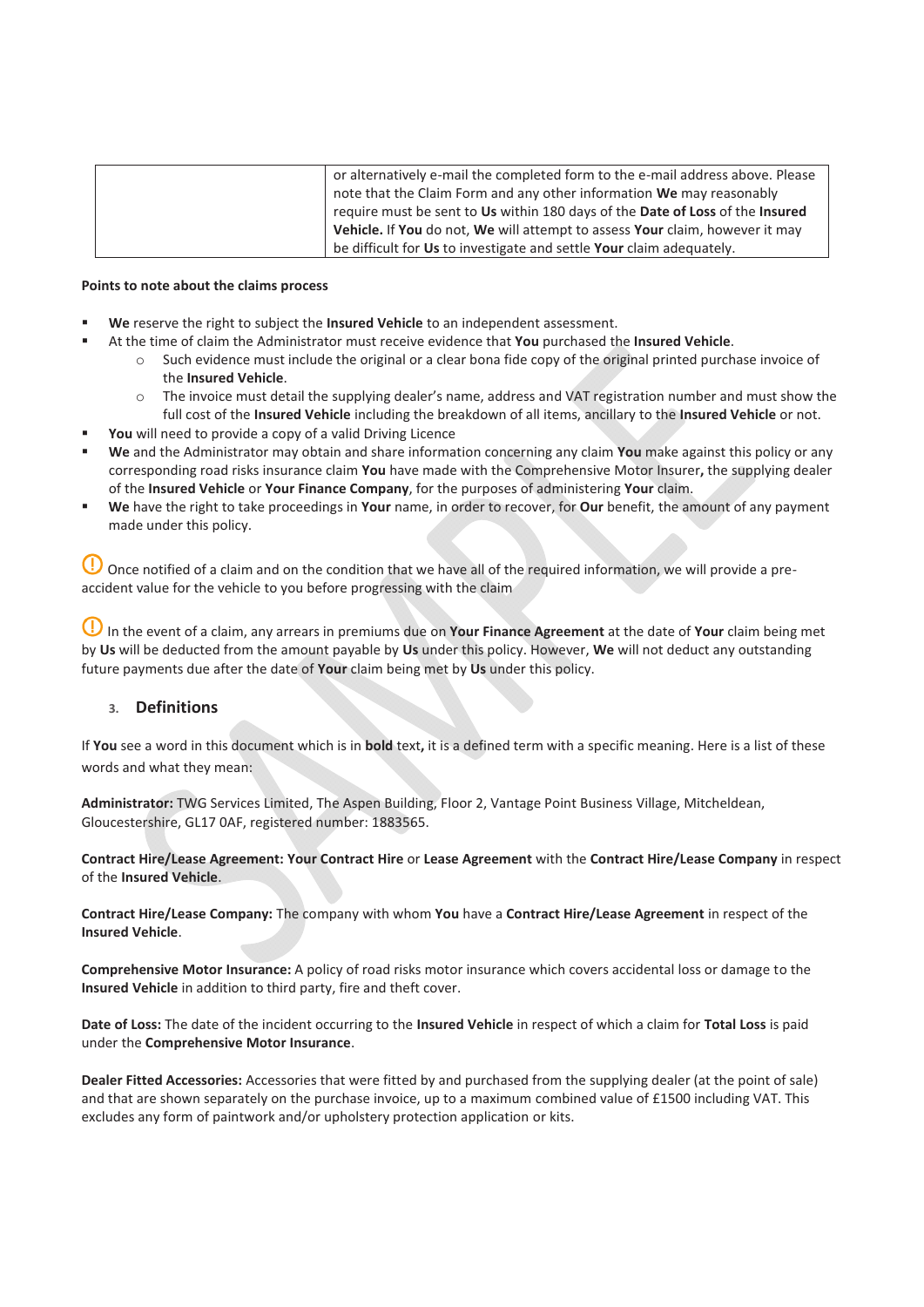**Delivery Fees**: the amount charged by the vehicle supplier, not exceeding £650 in respect of and limited to **New Vehicle** registration fees, road fund licence fee, number plates, plate transfer and fuel as shown on **your** vehicle invoice;

**Family Member**: A spouse or civil partner, parents, grandparents, children, grandchildren, brothers, or sister

**Finance Agreement: Your** credit, hire purchase agreement or conditional sale agreement with the **Finance Company** in respect of the **Insured Vehicle**, [including Finance **Lease Agreements** or **Contract Hire** Agreements].

**Finance Company :** The company or companies with whom **You** have an **Finance Agreement** in respect of the **Insured Vehicle**.

**Insured Vehicle:** The vehicle purchased by **You** or the company with whom **You** have a **Finance Agreement.** 

**Insurer:** The **Insurer** is London General Insurance Company Limited, registered number 1865673, whose head and registered offices are at Twenty Kingston Road, Staines-upon-Thames, Surrey, TW18 4LG.The insurer is authorised by the Prudential Regulation Authority and regulated by the Financial Conduct Authority and the Prudential Regulation Authority, FRN 202689.

**Market Value:** The value of the **Insured Vehicle** as determined by **Us** in accordance with Motor Trade Guides, at the **Date of Loss;** based on items such as the vehicle age, make and model, mechanical and bodywork condition recorded mileage.

**New Vehicle(s)**: An **Insured Vehicle** purchased by **You** or the **Finance Company,** which has no previous registered keepers detailed on the V5C registration document.

**Purchase Price:** The amount paid to purchase the **Insured Vehicle** including any factory fitted options and **Dealer Fitted Accessories** but excluding any discount, fuel, cherished number plate transfers and any other administration fees, insurance premiums, subscription charges or warranty charges. For **New Vehicles** only, this will also include road fund licence, delivery charges, number plates and the first registration fee.

Please note, VAT will also be excluded if **You** are VAT registered and able to reclaim the VAT element.

#### **Settlement Figure:**

- x The amount required by the **Finance Company** at the **Date of Loss** to clear the amount owing under the **Finance Agreement**, excluding:
	- o any outstanding or uncollected premiums and resulting interest due under this Policy
	- o any default charges, associated costs and arrears on **Your Finance agreement**.

Such settlement amount must take into consideration **Your** entitlement to the full rebate of interest allowable to **You** under existing consumer credit legislation. No settlement amount will be payable in respect of any credit provided under the **Finance Agreement** which exceeds the **Purchase Price** of the **Insured Vehicle**.

x If the deposit and credit advanced by **Your Finance Company** exceeds the **Purchase Price** of the **Insured Vehicle**, **Our** liability will be reduced accordingly in line with any such additional finance **You** may have taken. If there is Negative Equity included in the **Purchase Price, Our** liability will be reduced accordingly in line with any such amount.

**Total Loss: Your Insured Vehicle** is deemed to be beyond economical repair by **Your** Comprehensive Motor Insurer and they have agreed to accept **Your** claim on terms that the **Insured Vehicle** becomes the property of the **Comprehensive Motor Insurance** provider.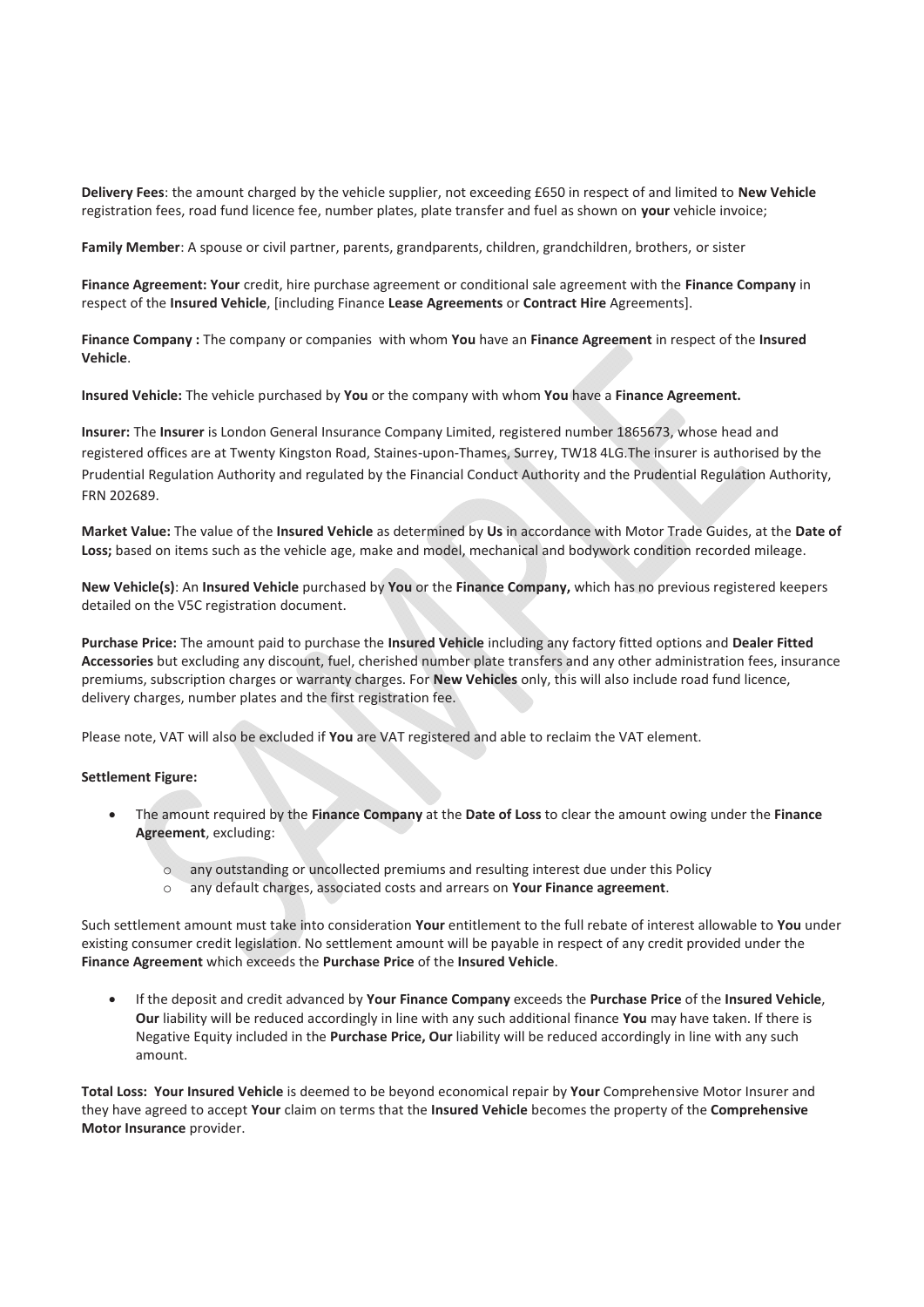**We/Us/Our:** In this policy, **We/Us/Our** refers to the **Insurer** and the **Administrator** for ease of reference.

## **You/Your**

Any individual or company who is detailed on the schedule.

# **4. Eligibility**

**You** can buy this cover if:

- **You** are applying as an individual and **You** are 18 years of age or over;
- **You** are resident in the United Kingdom, Channel Islands or the Isle of Man;
- **You** are applying as a company and that company is registered in the United Kingdom, Channel Islands or the Isle of Man;
- **You** are the policyholder or named on the **Comprehensive Motor Insurance** policy for the **Insured Vehicle**;
- **You** have purchased this policy no later than 60 days after purchasing the **Insured Vehicle**; and
- **Your Insured vehicle** is a private car or light commercial vehicle not exceeding 3.5 tonnes; and is registered in the United Kingdom.
- **Your insured vehicle** is under 4 months old from date of first registration and under 1,500 miles at the start date if **You** are purchasing Vehicle Replacement Insurance (VRI) as shown on **Your** schedule

**You** can't buy this cover if:

- **Your insured vehicle** is a grey import. This is a vehicle imported into any EU Member State from a non-EU country that does not comply with European Community Whole Vehicle Type Approval (ECWVTA);
- **Your insured vehicle** is used for road racing, track days (timed or untimed), rallying, pace-making, speed testing or any other competitive event;
- **Your insured vehicle** is an American make of vehicle unless; it was manufactured as a right-hand drive, and purchased from an authorised UK distributor and not imported directly;
- **You** use **your** vehicle for hire and reward, such as private hire, daily rental, breakdown and recovery, driving school tuition and chauffeuring; or
- **Your insured vehicle** is an emergency vehicle, taxi, courier vehicle, bus, coach, truck, motorcycle, scooter, motor home, trailer, heavy goods vehicle, breakdown and recovery vehicle

If **You** have a **Contract Hire/Lease Agreement** where the monthly contract hire charge is more than £1000, **You** will not be able to purchase this cover

## **5. Period of cover**

Return to Invoice benefit lasts for up to 12, 24, 36 or 48 months (please check the product details section of **Your** schedule for confirmation of the maximum term) from the start date shown on **Your** schedule.

Financial Shortfall benefit lasts for up to 12, 24, 36, or 48 months from the start date on **Your** schedule, subject to it not exceeding the duration of **Your Finance Agreement**. It will end earlier in the event of:

- x **You** failing to pay **Your** premium for this policy when due; or
- x the **Insured Vehicle** being sold, repossessed, disposed of by **You** or the **Finance Company**, or transferred to a new owner, other than someone noted in Section 7 "Can I transfer my Policy"; or
- x a claim being settled by **Us**; or
- Your death during the policy term.
- The need for Financial Shortfall cover after month 36 is significantly reduced due to the reducing balance of **Your**  finance amount outstanding and depreciation to **Your Insured Vehicle**. Cover provided by **Us** after this period is at no additional premium to **You.**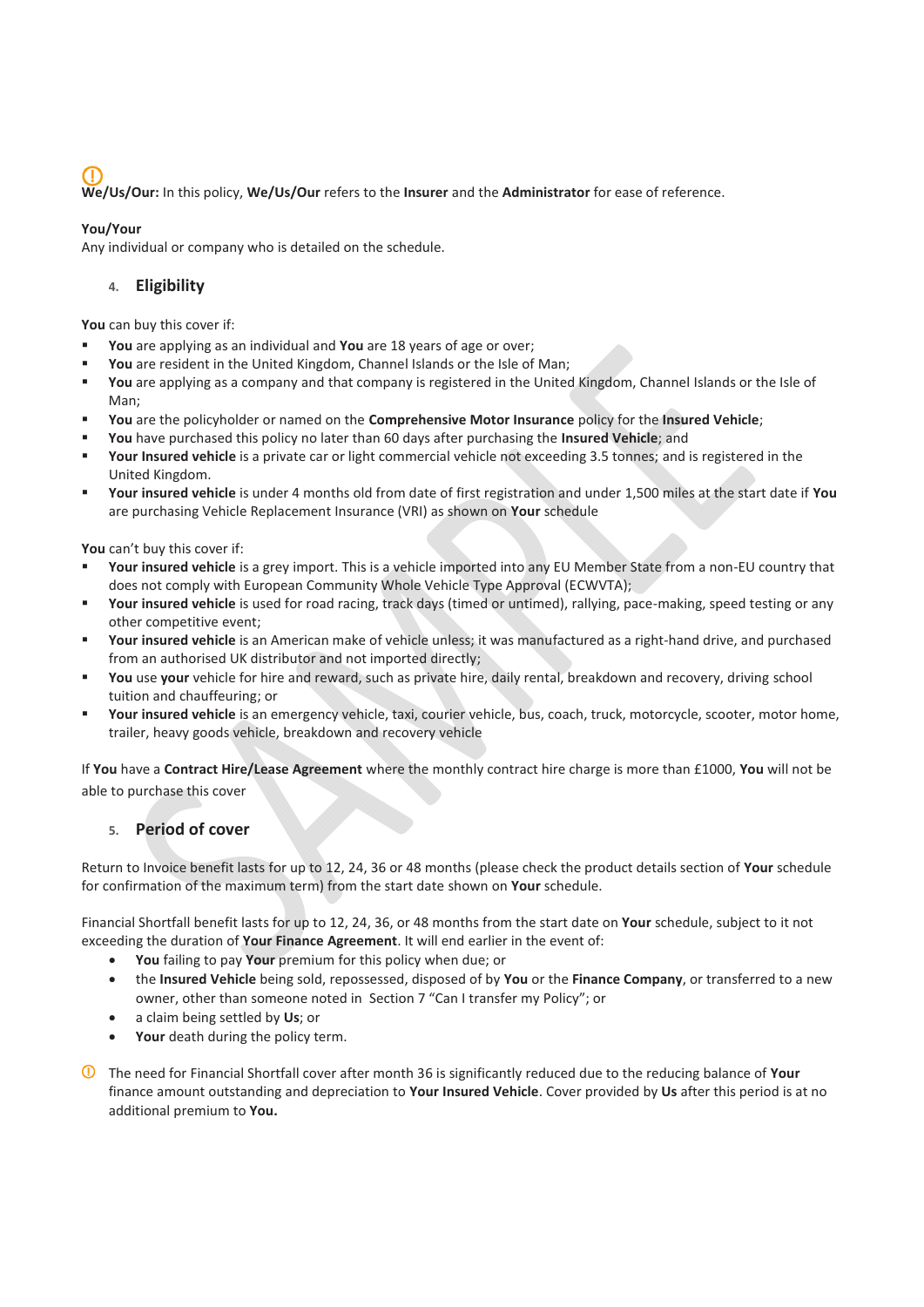# **6. What am I covered for?**

This policy provides cover up to the Claim Limit (shown on **Your** schedule) where the **Insured Vehicle** is the subject of a **Total Loss.** In the event of a **Total Loss**, **We** will pay one of the following, shown in the table below:

| How You paid for the   |                         | Type of cover           | J The benefit We will pay                                                                                                       |
|------------------------|-------------------------|-------------------------|---------------------------------------------------------------------------------------------------------------------------------|
| <b>Insured Vehicle</b> |                         |                         |                                                                                                                                 |
|                        |                         |                         |                                                                                                                                 |
| a.                     | Vehicle purchased using | Combined                | The amount by which the Purchase Price exceeds the amount paid                                                                  |
|                        | Your own funds          | <b>Guaranteed Asset</b> | by the Comprehensive Motor Insurance provider                                                                                   |
|                        |                         | Protection              | We will cover any policy excess up to the amount shown on Your                                                                  |
|                        |                         |                         | policy schedule that is applicable under the Comprehensive Motor                                                                |
|                        |                         |                         | Insurance and not recoverable from a third party                                                                                |
| b.                     | Vehicle purchased       | Combined                | The greater of:                                                                                                                 |
|                        | under a Finance         | <b>Guaranteed Asset</b> |                                                                                                                                 |
|                        | <b>Agreement</b>        | Protection              | The amount by which the Purchase Price exceeds the amount paid                                                                  |
|                        |                         |                         | by the Comprehensive Motor Insurance provider                                                                                   |
|                        |                         |                         | OR                                                                                                                              |
|                        |                         |                         | The amount by which the Finance Agreements' Settlement Figure<br>(including credit arrangement fees) exceeds the amount paid by |
|                        |                         |                         | the Comprehensive Motor Insurance provider.                                                                                     |
|                        |                         |                         |                                                                                                                                 |
|                        |                         |                         | We will cover any policy excess up to the amount shown on Your                                                                  |
|                        |                         |                         | policy schedule that is applicable under the Comprehensive Motor                                                                |
|                        |                         |                         | Insurance and not recoverable from a third party.                                                                               |
| c.                     | Vehicle purchased using | Vehicle                 | This policy under Vehicle Replacement Insurance (VRI); provides                                                                 |
|                        | Your own funds or       | Replacement             | cover for the difference between: the Motor insurance                                                                           |
|                        | under a Finance         | Insurance (VRI)         | settlement and the list Purchase Price including Delivery Fees of                                                               |
|                        | Agreement               |                         | a vehicle matching the make, model, age, mileage, specification                                                                 |
|                        |                         |                         | and overall condition of the <b>Insured Vehicle</b> at the Start date of                                                        |
|                        |                         |                         | Your policy as shown on your schedule; or                                                                                       |
|                        |                         |                         |                                                                                                                                 |
|                        |                         |                         | A vehicle type closest to the specification and recommended                                                                     |
|                        |                         |                         | retail list Purchase Price of the Insured Vehicle at the time it was                                                            |
|                        |                         |                         | purchased if the same make and/or model is no longer available                                                                  |
|                        |                         |                         | at the time of a claim including Delivery Fees.                                                                                 |
|                        |                         |                         |                                                                                                                                 |
|                        |                         |                         | Any payment under Vehicle Replacement Insurance (VRI) will be                                                                   |
|                        |                         |                         | inclusive of the Delivery Fees incurred at point of sale and shown                                                              |
|                        |                         |                         | on your vehicle invoice up to a maximum limit of £650.                                                                          |
|                        |                         |                         |                                                                                                                                 |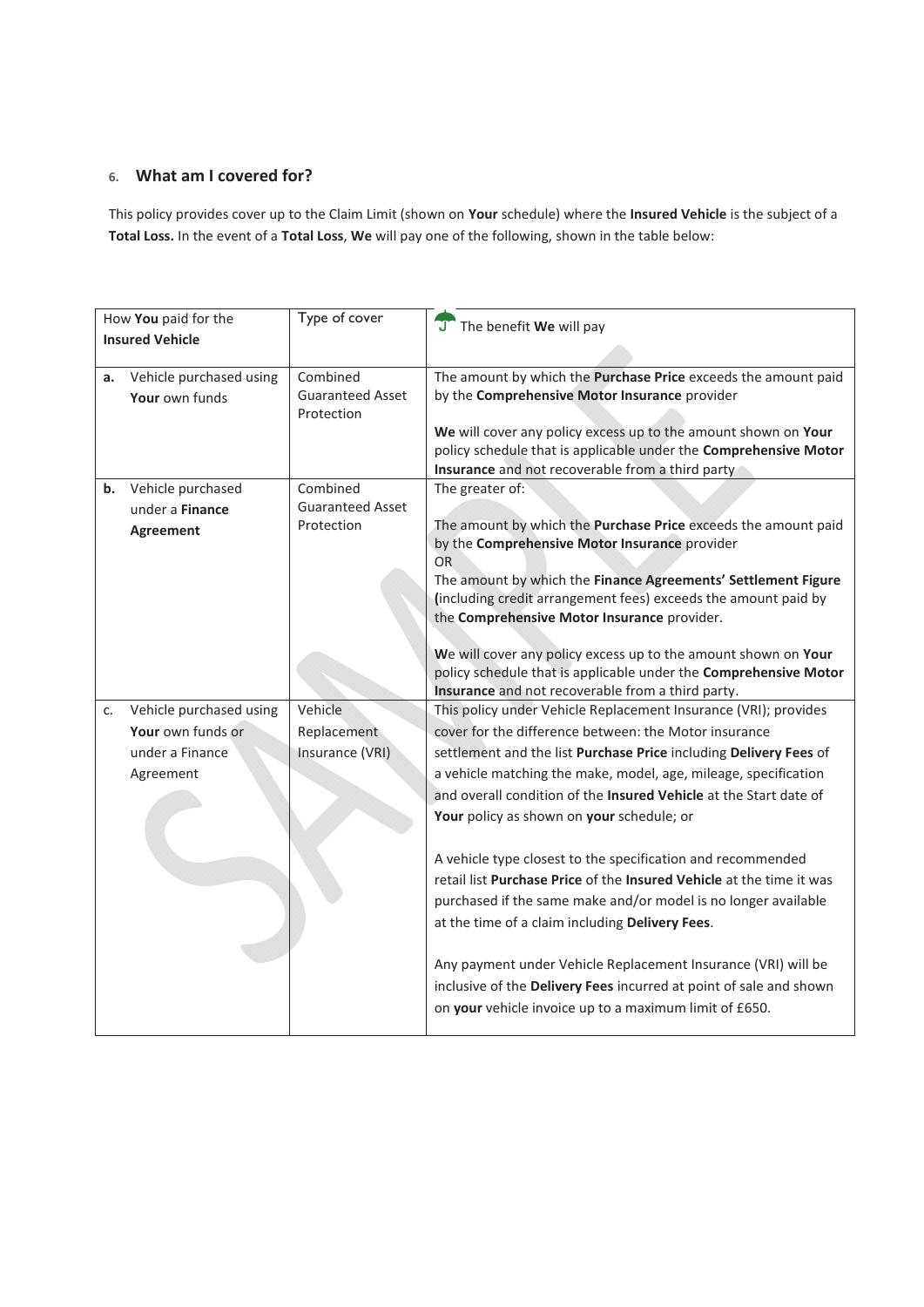#### **IMPORTANT**

- If **You** receive a reduced **Total Loss** payment under the **Comprehensive Motor Insurance** policy for any reason, for example in relation to any damage not associated with the incident giving rise to the claim, **We** will use the greater of the **Market Value** or the settlement amount offered by the motor insurer, to calculate the benefit **We** will pay.
- If **You** receive payment under **Your Comprehensive Motor Insurance** that is less than the **Market Value** because the **Insured Vehicle** is covered for a fixed sum (commonly known as an agreed value policy), then **We** will use the **Market Value** to calculate the benefit **We** will pay.
- When **You** purchased this policy, **You** authorised the Administrator to pay any financial shortfall benefit directly to **Your Finance Company**. If there is any sum still owing on **Your Finance Agreement** after **We** have settled **Your** claim it is **Your** responsibility to ensure that settlement of this amount is made.
- **You** must notify **Us** as soon as possible if any of **Your** details change during the term of the policy.

## **7. What am I not covered for?**

|              | We will not pay a claim when                                                                                   |  |  |
|--------------|----------------------------------------------------------------------------------------------------------------|--|--|
| a)           | The Insured Vehicle was a New Vehicle at the Date of Purchase and You are entitled to a replacement vehicle    |  |  |
|              | on a new for old basis under the terms of Your Comprehensive Motor Insurance. You will be entitled to          |  |  |
|              | transfer the remaining cover under this policy to Your replacement vehicle;                                    |  |  |
| b)           | The Insured Vehicle is not a Total Loss or the Comprehensive Motor Insurance provider has declined Your        |  |  |
|              | motor insurance claim;                                                                                         |  |  |
| c)           | The Comprehensive Motor Insurance provider has offered to repair the Insured Vehicle and You have              |  |  |
|              | requested the claim to be dealt with on a Total Loss basis; or                                                 |  |  |
| d)           | You are covered by any other insurance or warranty for the same or similar benefit(s) provided under this      |  |  |
|              | policy. In this circumstance, We will only be responsible for paying a fair proportion of any benefit which We |  |  |
|              | would otherwise be due to pay.                                                                                 |  |  |
|              | We will also not pay for                                                                                       |  |  |
| e)           | Any deductions made by the Comprehensive Motor Insurance provider for any damage not associated with           |  |  |
|              | the Total Loss claim;                                                                                          |  |  |
| f            | Any salvage value of the Insured Vehicle where You are not required to transfer the ownership of the Insured   |  |  |
|              | Vehicle to the Comprehensive Motor Insurance provider;                                                         |  |  |
| g)           | Any amount in respect of any credit provided under the Finance Agreement (including negative equity) which     |  |  |
|              | exceeds the Purchase Price of the Insured Vehicle;                                                             |  |  |
| h)           | Any motor insurance excess above the amount shown on Your policy schedule or where it is recoverable from      |  |  |
|              | a third party;                                                                                                 |  |  |
| i)           | Any amounts relating to fuel, service packages, maintenance costs and any interest payable thereon;            |  |  |
| j)           | Any Insured Vehicle which has been modified except vehicle specifically designed for disabled drivers; and     |  |  |
| $\mathsf{k}$ | Whilst We cover the initial deposit for Contract Hire/Lease Agreements, We will not cover claims where the     |  |  |
|              | monthly Contract Hire charges over £1000.                                                                      |  |  |

Please note the territorial limits for this cover are: The United Kingdom, Isle of Man, the Channel Islands, and the countries of the European Economic Area (subject to **Your Comprehensive Motor Insurance** being extended whilst **You** are in the European Economic Area).

# **8. Can I transfer my policy?**

This policy can be transferred to another **Insured Vehicle** or to any subsequent owner of the **Insured Vehicle** in the following circumstances:

a. Where ownership of the **Insured Vehicle** is transferred to a **Family Member** then cover may be transferred to that **Family Member**, by contacting the Administrator; or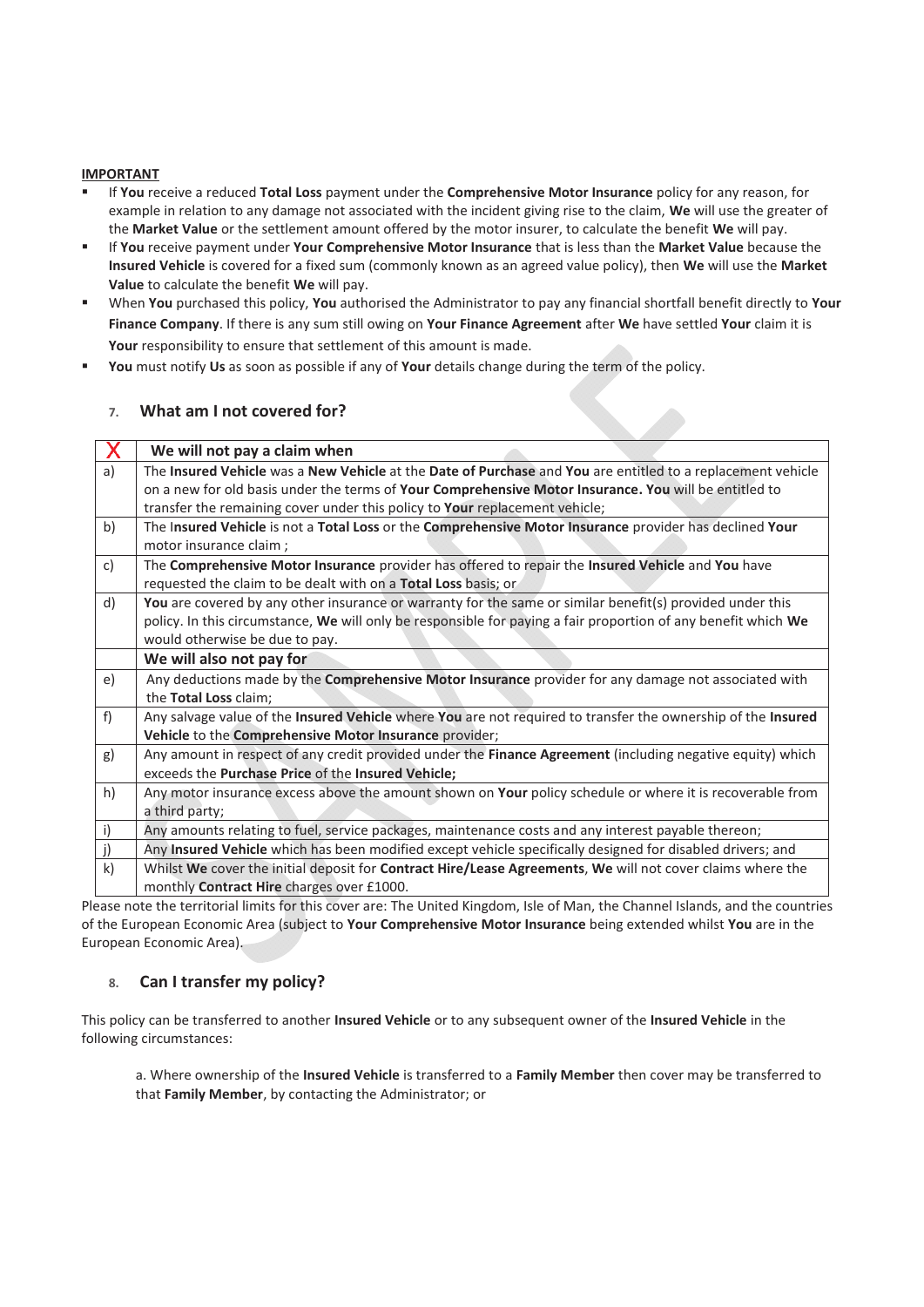b. Where **You** are entitled to, or are offered, a replacement vehicle on a new for old or equivalent vehicle basis under the terms of the **Comprehensive Motor Insurance.** In this event **You** will be entitled to transfer the remaining cover under this policy to **Your** replacement vehicle subject to the same terms and conditions.

If you wish to transfer your policy, please contact **Your** Insurance Broker. Subsequently **You** can contact **Us** on 0330 1003258 or email gapuk@thewarrantygroup.com for the policy to be transferred within 30 days of taking delivery of the replacement vehicle.

# **9. What if I want to cancel my policy?**

**You** have the right to cancel **Your** policy at any time. Please see the below table for **Your** refund rights.

Where **You** wish to cancel **Your** policy within the 30 day period specified in the table below, please notify **Your** Insurance Broker.

If **You** are paying by Direct Debit, or if **You** wish to cancel **Your** policy **after** the 30 day period, please contact **Your** Insurance Broker first. Subsequently **You** can contact **Us** (TWG Services Limited) on 0330 100 3258 or write to:

> TWG Services Limited, The Aspen Building, Floor 2, Vantage Point Business Village, Mitcheldean, Gloucestershire, GL17 0AF

| Time period                                      | <b>Refund Rights</b>                                                |
|--------------------------------------------------|---------------------------------------------------------------------|
| Cancellation within 30 days of the start date on | If You cancel within 30 days and have not made a claim on Your      |
| the schedule or receipt of the policy terms      | policy, You will be entitled to a full refund of any premium You    |
| (whichever is later)                             | have paid.                                                          |
| Cancellation after 30 days from the start date   | If You cancel after 30 days and have not made a successful claim    |
| on the schedule or receipt of the policy terms   | on Your policy, You will be entitled to a pro rata refund, based on |
| (whichever is later)                             | the number of full unexpired months remaining on Your policy. If    |
|                                                  | Your policy has been in force for 36 months or more, You will not   |
|                                                  | receive a refund.                                                   |

In the event that **You** fail to pay **Your** premium when due, the Policy will be cancelled from the date marking the end of the period to which **Your** last payment related, and no further payment will be due. **We** will give **You** at least 30 days' notice from the date of default before **We** cancel **Your** Policy.

# **10. What happens if I'm not happy with this policy?**

If **You** have a complaint relating to the selling of this policy please contact **Your** Insurance Broker.

For complaints relating to the terms and conditions, administration or claims handling under this insurance please write to:

Customer Relations Department TWG Services Limited The Aspen Building, Floor 2, Vantage Point Business Village, Mitcheldean, Gloucestershire, GL17 0AF

Alternatively, telephone 0330 100 3246, or email customer.relations@thewarrantygroup.com.

If **Your** complaint, addressed to any of the above parties, is not resolved to **Your** satisfaction, **You** may, within 6 months of a final decision, contact the Financial Ombudsman Service free of charge at: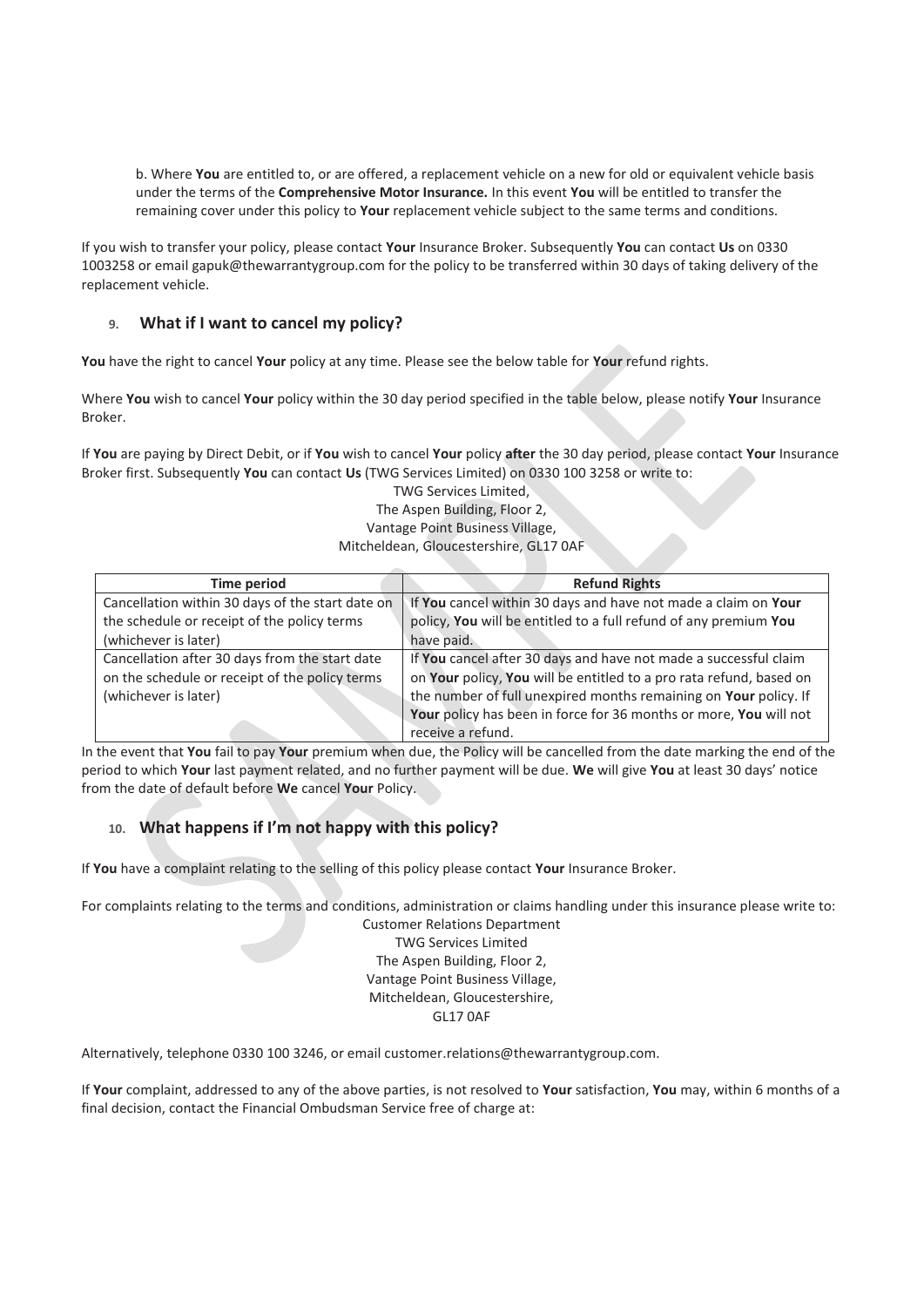#### The Financial Ombudsman Service, Exchange Tower, Harbour Exchange Square, London, E14 9SR

Alternatively, telephone 0800 023 4567 or 0300 123 9 123, stating clearly the nature of the complaint and the party to which that complaint was originally addressed. Website: www.financial-ombudsman.org.uk.

None of the above affects any rights of action **You** may have.

## **11. Legal Information**

#### **Misinformation**

When applying for or varying this Policy or submitting a claim, **You** or anyone acting on **Your** behalf must take reasonable care to answer all questions honestly and to the best of **Your** knowledge. Failure to do so may affect the validity of **Your** Policy or the payment of Y**our** claim.

If **You** make any claim, which **We** consider to be fraudulent, unfounded or exaggerated, all benefits under this Policy will be lost and **We** will seek to recover any benefits paid under such a claim.

#### **Applicable Law**

Both **You** and **We** are free to choose the law applicable to this policy. Unless specifically agreed to the contrary, this policy shall be subject to English Law. The EEA State for the purposes of the policy is the United Kingdom.

#### **Status Disclosure**

This policy is underwritten by London General Insurance Company Limited, a private company limited by shares and incorporated in England, with registered offices at TWENTY Kingston Road, Staines-upon-Thames, Surrey, TW18 4LG. Registered Number 1865673. London General Insurance Company Limited is authorised by the Prudential Regulation Authority and regulated by the Financial Conduct Authority and Prudential Regulation Authority, FRN 202689. You can check this on the Financial Conduct Authority's register.

#### **Customer Money**

The Insurance Broker is **Our** agent for the purpose of collecting payment only. Therefore, any premium paid by **You** to the Insurance Broker is deemed to have been paid to London General Insurance Company on receipt by the Insurance Broker.

If the Insurance Broker was not to pass on **Your** money, or was to go into liquidation, or fraudulently retain the money, then the loss would be to London General Insurance Company Limited. Accordingly, this insurance contract would be honored in the event of a claim.

#### **12. What happens if we can't meet our liabilities?**

**We** are covered by the Financial Services Compensation Scheme (FSCS). **You** may be entitled to compensation from the scheme if **We** cannot meet **Our** liabilities. **You** are covered for 90% of the entire claim without any upper limit. **You** can get more information about the compensation scheme arrangements by contacting the FSCS by telephone on 0800 678 1100 or 020 7741 4100, or by writing to Financial Services Compensation Scheme, 10<sup>th</sup> Floor, Beaufort House, 15 Botolph Street, London, EC3A 7QU.